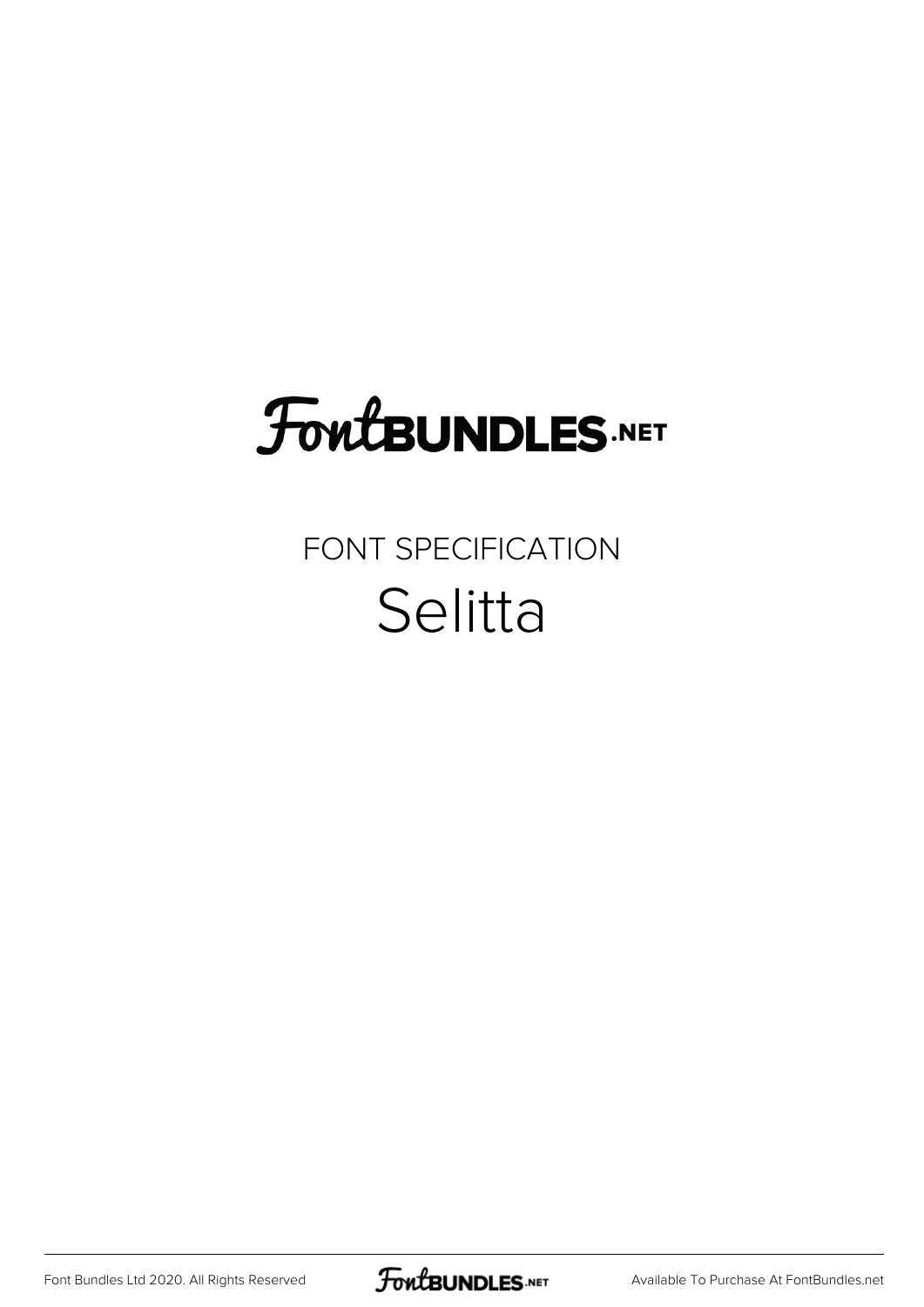## Selitta - Regular

**Uppercase Characters** 

ABCDEFGHIJKLMNO<br>PQRSTUVWXYZ

Lowercase Characters abedefghytlung

**Numbers** 

0123456789

**Punctuation and Symbols** 

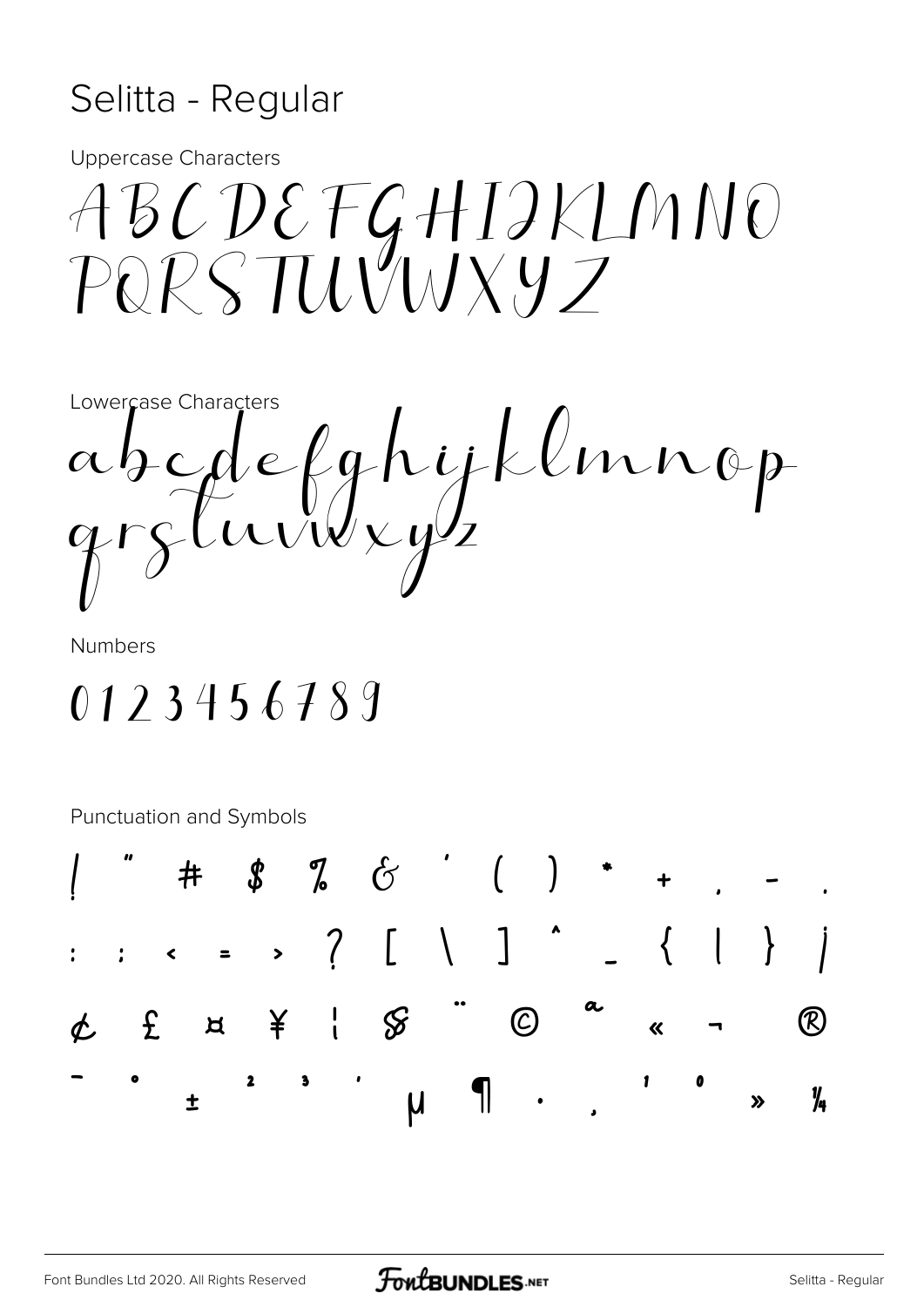$\dot{A}$   $\dot{A}$   $\ddot{A}$   $\ddot{A}$   $\ddot{A}$   $\ddot{C}$   $\dot{C}$ É Ê Ë Ì Í Î Ï Ð Ñ Ò Ó Ô Õ Ö × Ø Ù Ú Û Ü Ý Þ ß à á â ã ä å æ ç è é ê ë ì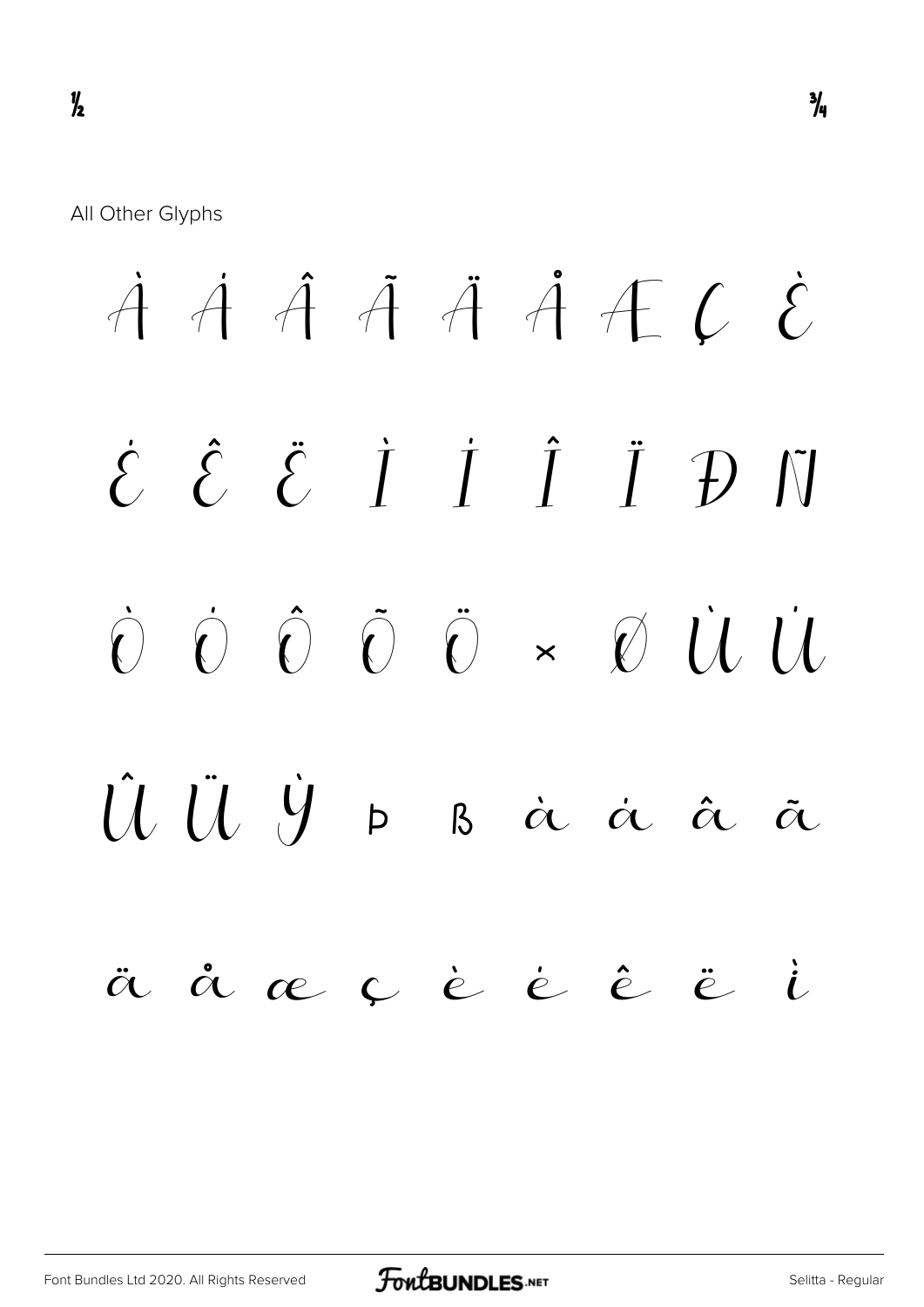í î ï ð ñ ò ó ô õ ö ÷ ø ù ú û ü ý þ  $\ddot{y}$  i  $\theta$  ac  $\ddot{y}$  .  $\overline{\phantom{a}}$  ,  $\overline{\phantom{a}}$  ,  $\overline{\phantom{a}}$  ,  $\overline{\phantom{a}}$  ,  $\overline{\phantom{a}}$  ,  $\overline{\phantom{a}}$  ,  $\overline{\phantom{a}}$  ,  $\overline{\phantom{a}}$  ,  $\overline{\phantom{a}}$  ,  $\overline{\phantom{a}}$  ,  $\overline{\phantom{a}}$  ,  $\overline{\phantom{a}}$  ,  $\overline{\phantom{a}}$  ,  $\overline{\phantom{a}}$  ,  $\overline{\phantom{a}}$  ,  $\overline{\phantom{a}}$ ' " " " † ‡ • …  $\longleftrightarrow$  /  $\in$   $\mathbb{P}S$   $\in$   $\mathbb{P}B$ ∂ ∆ ∏ ∑ − ∕ ∙ √ ∞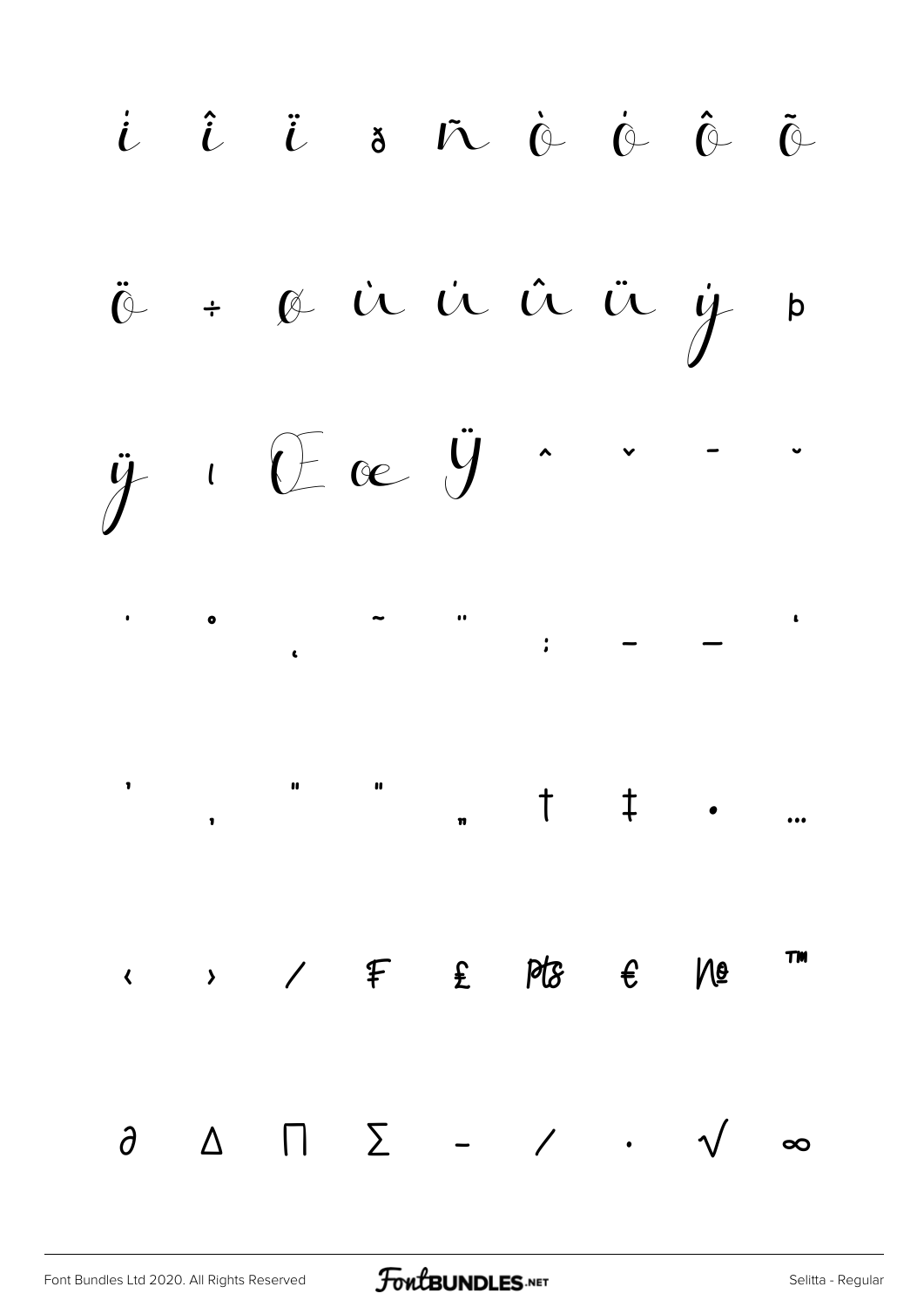









y see gg ll av m gg tt